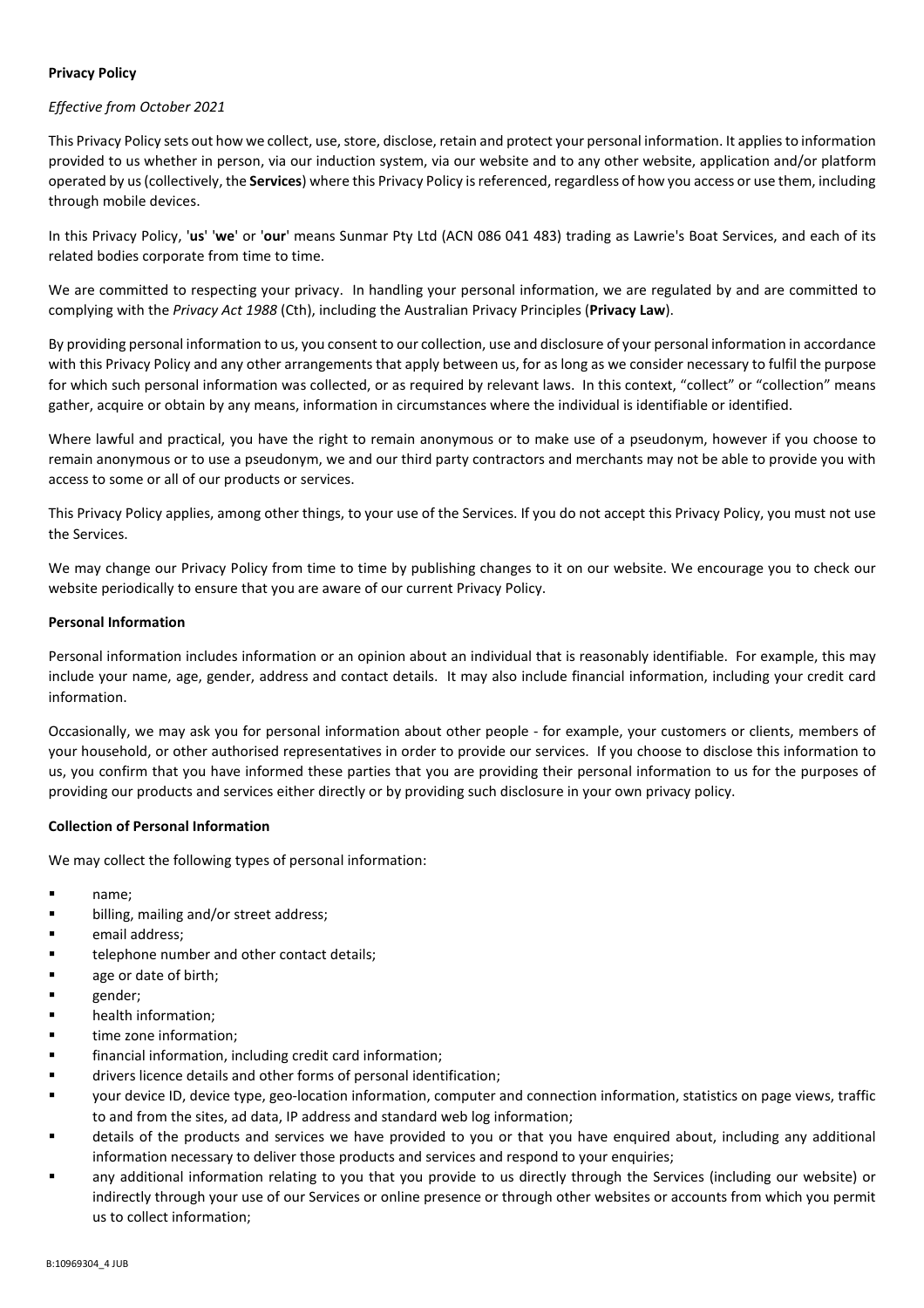- **Example 1** information you provide to us through customer surveys; or
- any other personal information that may be required in order to facilitate your dealings with us.

We may collect these types of personal information either directly from you, or from third parties. We may collect this information when you:

- register to use the Services (including via our website);
- **EXECOMPHETE AND IN A 20 THE 20 TH 20 TH 20 TH 20 TH 20 TH 20 TH 20 TH 20 TH 20 TH 20 TH 20 TH 20 TH 20 TH 20 TH 20 TH 20 TH 20 TH 20 TH 20 TH 20 TH 20 TH 20 TH 20 TH 20 TH 20 TH 20 TH 20 TH 20 TH 20 TH 20 TH 20 TH 20 TH 2**
- complete registration or enquiry forms, order any products or services from us or third party merchants, publish reviews, upload content, participate in message boards, blogs and/or any other user generated content facilities or send emails to us;
- request, book, process, enquire and/or order and confirm any services and products in connection with the Services from us and/or any of our related bodies corporate, agents, suppliers, contractors and/or merchants; or
- communicate with us and/or any of our related bodies corporate, agents, suppliers, contractors and/or merchants and/or any of the users of the Services through correspondence, chats, email, or when you share information with such persons from other applications, services or websites.

We will generally collect personal information directly from you. We may also collect personal information from third parties (including third party data analytic service providers) and publicly available sources of information. We may use personal information supplied by you or a third party to source additional personal information from publicly available sources of information.

Please do not submit your personal information to us if you do not wish for us to collect it.

#### **Sensitive information**

Some personal information (for example, race, ethnicity, and health information) is sensitive and requires a higher level of protection under the Privacy Law. We will not generally collect any sensitive information from you which we consider are unnecessary to our services. We will only collect such sensitive information when we have your express consent for us to do so and the collection is reasonably necessary for us to provide our products and/or services or pursue one or more of our functions or activities, or where the information is required or authorised by law or necessary for the establishment, exercise or defence of a legal claim.

#### **Why do we collect, use and disclose personal information?**

The primary purpose that we may collect, hold, process, use and disclose your personal information is so that we can:

- provide you with products, services and information, and manage our relationship with you;
- contact you, for example, to respond to your queries or complaints, or if we need to tell you something important;
- comply with our legal obligations and assist government and law enforcement agencies or regulators and/or enforce our agreements with third parties;
- identify and tell you about other products or services that we think may be of interest to you;
- to send you marketing and promotional messages and other information that may be of interest to you, including information sent by, or on behalf of, our business partners that we think you may find interesting;
- operate, protect, improve and optimise products and services along with our Services, including to perform analytics, conduct research and for advertising and marketing;
- send you service, support and administrative messages, reminders, technical notices, updates, security alerts, and information requested by you; and/or
- for other purposes to which you, either expressly or impliedly, consent to, and for the purposes set out in this Privacy Policy, we may provide this information to our agents, contractors, service providers, joint venture and commercial partners and regulatory authorities and may transfer your personal information to others in countries outside Australia (including to those that operate our cloud servers outside of Australia).

If you do not provide us with your personal information we may not be able to provide you with our services, communicate with you or respond to your enquiries.

Personal information and other data collected by us may be shared with related bodies corporate within our group.

We may also disclose your personal information to a trusted third party who also holds other information about you, including our legal and financial advisors. This third party may combine that information in order to enable it and us to develop anonymised consumer insights so that we can better understand your preferences and interests, personalise your experience and enhance the products and services that you receive.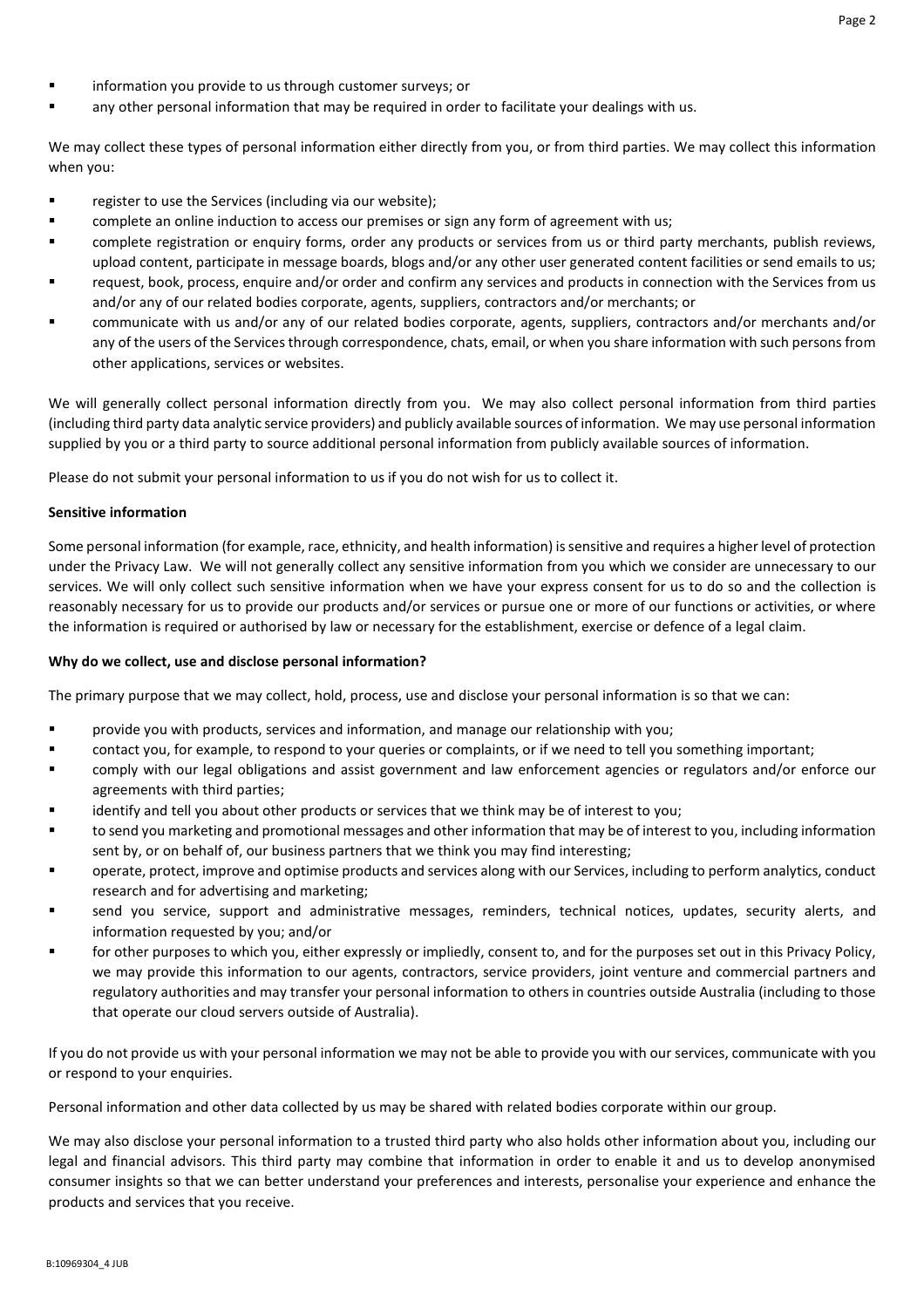If we receive unsolicited personal information about or relating to you and we determine that such information could have been collected in the same manner if we had solicited the information, then we will treat it in the same way as solicited personal information and in accordance with the Privacy Law. Otherwise if we determine that such information could not have been collected in the same manner as solicited personal information, and that information is not contained in a Commonwealth record, we will, if it is lawful and reasonable to do so, destroy the information or de-identify the information.

The following are examples of personal information which may be collected and circumstances in which the information may be used:

## **From our Agents, Contractors and Suppliers**

If you, or a company you work for, supplies goods or services to us, we may collect personal information about you in connection with the provision of those goods or services, either directly from you or from that company. This information may include your name, date of birth, contact information, emergency contacts, and any other information you provide, or is provided on your behalf, as part of our induction and compliance processes, such as licences to use certain equipment on our projects. This information will be used by us for our business related purposes, including management of the provision of the goods or services in question.

This information will be retained by us in accordance with this Policy and only disclosed as required for our business purposes and for any legal or compliance requests.

## **From employees or potential employees**

If you are employed by us, or are seeking employment with us, we may collection personal information about you in connection with your employment. This information may include your name, date of birth, contact information, working history and relevant records checks, and any other information you provide, or provided on your behalf, as part of our induction and compliance processes. This information will be used for the purposes of our recruitment process and, if successful, managing your employment, in accordance with the requirements of the Privacy Laws. You need to ensure this information is up to date, in accordance with our policies and procedures. This Privacy Policy does not apply to acts and practices in relation to employee records of our current and former employees, which are exempt from the Privacy Law.

## **Who collects the personal information?**

Personal information may be collected directly by us, our agents or by our trusted business partners acting on our behalf, such as technology providers and trusted data service providers.

Information may also be collected by us on behalf of other people as set out in notices given to individuals, or consents given by individuals, at or prior to the time the personal information is collected.

### **How do we collect your personal information?**

We will only collect personal information by lawful and fair means.

If it is reasonable and practical to do so, we will collect your personal information directly from you. We may also collect personal information from other companies that are able to disclose it to us, if it's not practical to collect it from you. For example, we may obtain personal information from trusted data sources to help us identify additional information about people who might be interested in hearing about particular products and services.

We may collect information from third parties including where you:

- (a) request, book and confirm services and products from us and/or any of our related bodies corporate, agents, suppliers, contractors and/or merchants;
- (b) communicate with us and/or any of our related bodies corporate, agents, suppliers, contractors and/or merchants through correspondence, chats, email, or when you share information with such persons from other social applications, services or websites; or
- (c) interact with the websites, services, content and advertising of us and/or any of our related bodies corporate, agents, suppliers, contractors and/or merchants.

### **Do we use your personal information for direct marketing?**

We and/or our related bodies corporate, agents, suppliers, contractors and/or merchants may send you direct marketing communications and information about our services and/or products (including in relation to Resort Services). This may take the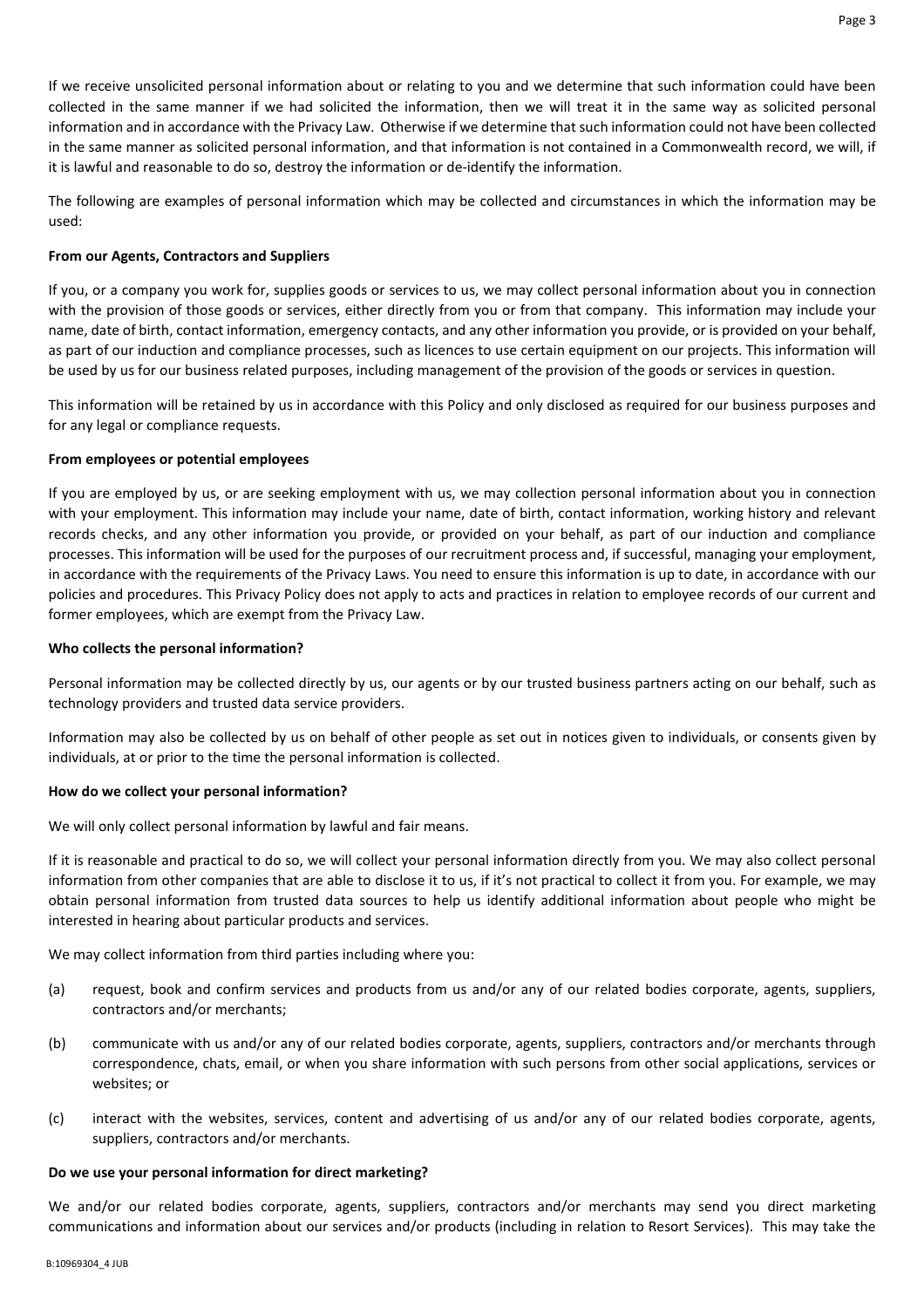## **Sharing your personal information**

We may disclose personal information for the purposes described in this Privacy Policy to:

- our employees, related bodies corporate, agents and contractors;
- our third party suppliers, merchants and service providers (including providers for the operation of the Services, and/or our website and/or our business or in connection with providing goods and services to you);
- professional advisers, dealers and agents;
- payment systems operators (for example, merchants receiving card payments);
- our existing or potential agents, business partners or partners;
- our sponsors or promoters of any competition that we conduct via our Services;
- **EXECT** anyone to whom our assets or businesses (or any part of them) are transferred;
- organisations to whom we outsource functions (including information technology providers, print service providers and mail houses);
- with your consent (express or implied), to specific third parties to receive information held by us;
- specific third parties authorised by you to receive information held by us; and/or
- other persons, including government agencies, regulatory bodies and law enforcement agencies, or as required, authorised or permitted by law.

We may share information about you with suppliers that we engage to help us provide certain services and/or functionality – for example online payment processing. We will use commercially reasonable endeavours to take steps to control and be responsible for the use of your information by such suppliers. While we cannot guarantee the security of this information, we will use all reasonable endeavours to ensure the third party protects the personal information from unauthorised use or disclosure (**Data Breach**). If we become aware of a Data Breach from the third party, we will notify you of the Data Breach and will endeavour to work with you to limit the potential impact.

We reserve the right to disclose your personal information without your consent if the disclosure is:

- to comply with applicable laws and government or regulatory bodies' lawful requests for information;
- **F** required in order to investigate an unlawful activity;
- required by an enforcement body for investigate activities; or
- necessary to prevent a serious and imminent threat to a person's life, health or safety, or to public health or safety.

We may transfer, sell or assign any of the information described in this Privacy Policy to third parties as a result of a sale, merger, consolidation, change of control, transfer of assets or reorganisation of our business.

Subject to obtaining your consent, we may also supply personal information about you to third parties other than as set out above.

### **Disclosure of personal information outside Australia**

We may disclose personal information outside of Australia to related bodies corporate, employees, agents, contractors and/or merchants, third party suppliers, service providers and information technology and cloud services providers located in countries other than Australia, including the United States of America.

When you provide your personal information to us, you consent to the disclosure of your information outside of Australia and acknowledge that we are not required to ensure that overseas recipients handle that personal information in compliance with the Privacy Law. Further, the overseas recipient of personal information may be subject to a foreign law that could compel the disclosure of personal information to a third party, such as an overseas authority. In such case, we will not be responsible for that disclosure. We will, however, take reasonable steps to ensure that any overseas recipient will deal with such personal information in a way that is consistent with the Australian Privacy Principles.

### **Cookies and third party websites**

When you visit our website, the server may attach a 'cookie' to your computer or other device's memory. A cookie assists us to store information on how visitors to our website use it and the pages that may be of most interest. We may use cookies to identify you between multiple visits, to better understand how our website is used, to provide users of your computer or device with information that we think may interest the users of your computer or device to improve our communications and service delivery,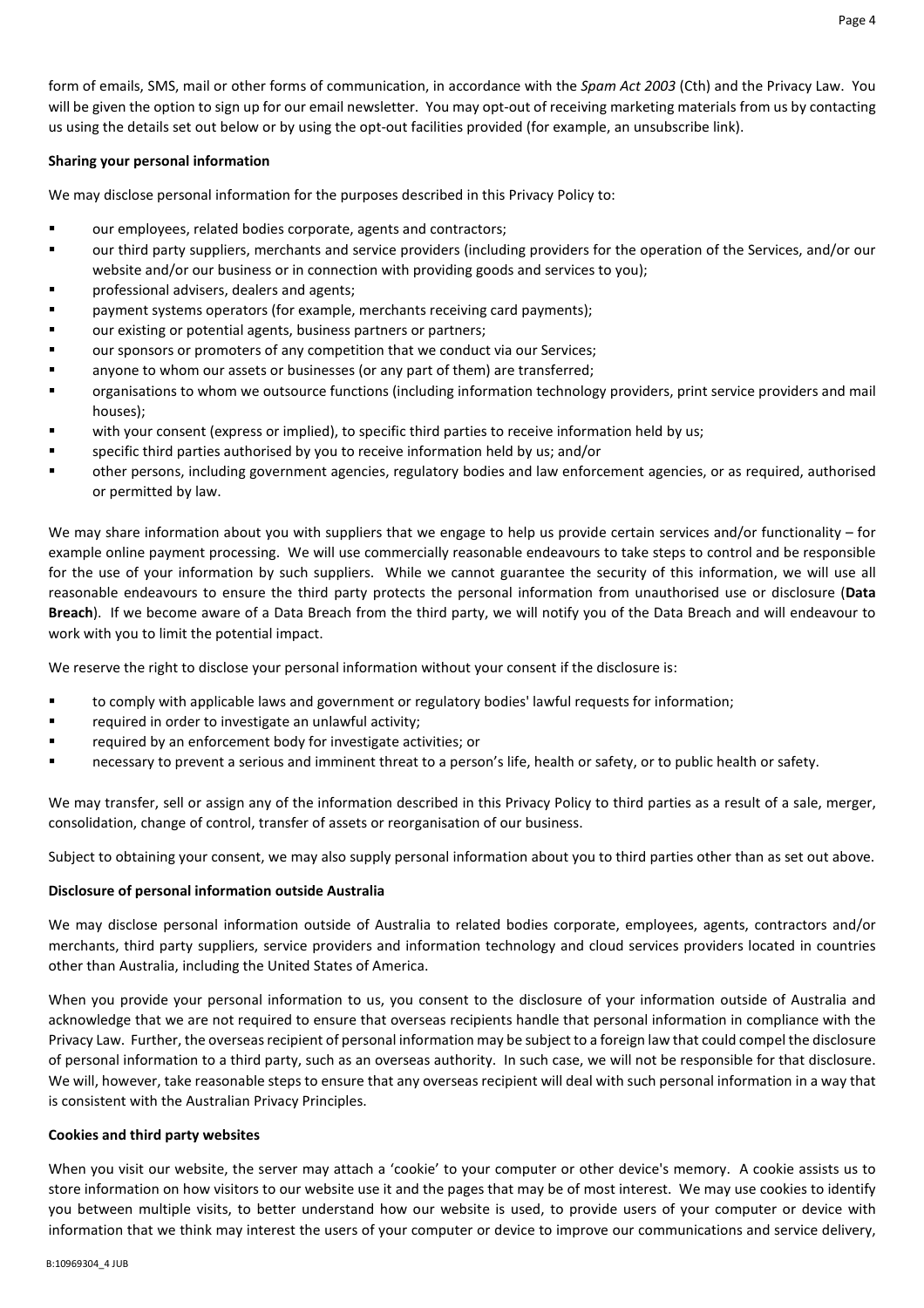to provide you information which may be of interest to you based on your previous visits to our website, and to provide targeted advertising to you (including through adservers and other third party advertisers) when you visit our website and certain other websites where advertising is found from time to time.

We may provide the information we gather from cookies to third parties for the above purposes and for other purposes connected with our website. If cookie information is linked with personal information we hold about you as set out above, this cookie information becomes personal information and will be treated in the same manner as the personal information to which it has been linked. If you do not want adservers or other third party advertisers to use cookies to provide you with targeted advertising, we suggest you use an opt-out mechanism which can be found on:

- the Network Advertising Initiative opt-out provided through ww.networkadvertising.org/choices/DAA;
- the Digital Advertising Alliance opt-out provided through www.aboutads.info/choices/; or
- the Interactive Advertising Bureau (EU) opt-out provided through www.youronlinechoices.eu.

You do not have to accept cookies and you can set up your browser to notify you when you receive cookies. This will give you the opportunity to decide whether or not to accept the cookies. If you choose to disable cookies, you may not be able to access certain features of the website.

Our website may link directly to external websites ("**Linked Sites**") operated by third parties. You acknowledge that these sites are not operated by us. We encourage you to always read the applicable Privacy policy of any Linked Site prior to entering the Linked Site. We are not responsible for the content or practices of the Linked Sites nor their privacy policies regarding the collection, storage, use and disclosure of your personal information.

### **How your personal information is stored, kept secure and maintained?**

We will take all reasonable steps to protect personal information held from misuse or loss and from unauthorised access, modification or disclosure. This includes restricting access to hardcopy and electronic records via physical and logical security methods. This information is only made available to our staff on a 'need to know' basis and for the purposes outlined above or to other people as outlined in this policy who have agreed to treat that information confidentially.

Personal information may be held securely on our electronic databases (which may be on a database maintained by a cloud hosting service provider or other third party database storage), or otherwise in hard copy form in secure storage facilities. These databases are protected by a firewall as well as host-based security. Your personal information may be transmitted over the Internet once it has been stored in a database and may also be transferred across borders to recipients in foreign countries other than Australia, including the United States of America, and may be stored on servers, using databases or via cloud technology in a number of countries other than Australia, including regions such as the United States of America, where doing so is part of our ordinary business practices relating to the storage of data and where permitted by law.

If we are ever required to transmit such data over the Internet (for example, to make an off-site back up) it will be in encrypted form. By providing us with your personal information, you consent to these transfers.

Where personal information is held with a third party, we will ensure that appropriate technical and organisational measures are in place to protect the security of that information and to ensure that it is managed in accordance with the Australian Privacy Law.

In general, personal information is held within Australia. However, there may be some circumstances where our business partners may retain data in other jurisdictions with similar privacy compliance requirements as Australia.

We maintain responsibility for your information at all times. As such, we ensure by all reasonable means, any third parties we use are subject to controls which protect your information from unauthorised use and disclosure and limit access and limit their use or disclosure of your personal information to the agreed purpose only.

We will keep your personal information for only as long as is reasonably necessary to achieve the purpose for which we collected it. Where we no longer require the personal information for a permitted purpose, we will take reasonable steps to destroy or deidentify it.

Whilst we will use all reasonable endeavours to keep your personal information in a secure environment, this security cannot be guaranteed due to the nature of the Internet. In the unlikely event that there is an unauthorised use or disclosure of your personal information, we will notify you of the Data Breach and will undertake an investigation into how the Data Breach occurred and its likely severity. As part of this, we will endeavour to work with you and the Office of the Australian Information Commissioner to limit the impact, and any reoccurrence, of the breach. If you reasonably believe that there has been an unauthorised use or unauthorised disclosure of your personal information please contact us via the details below.